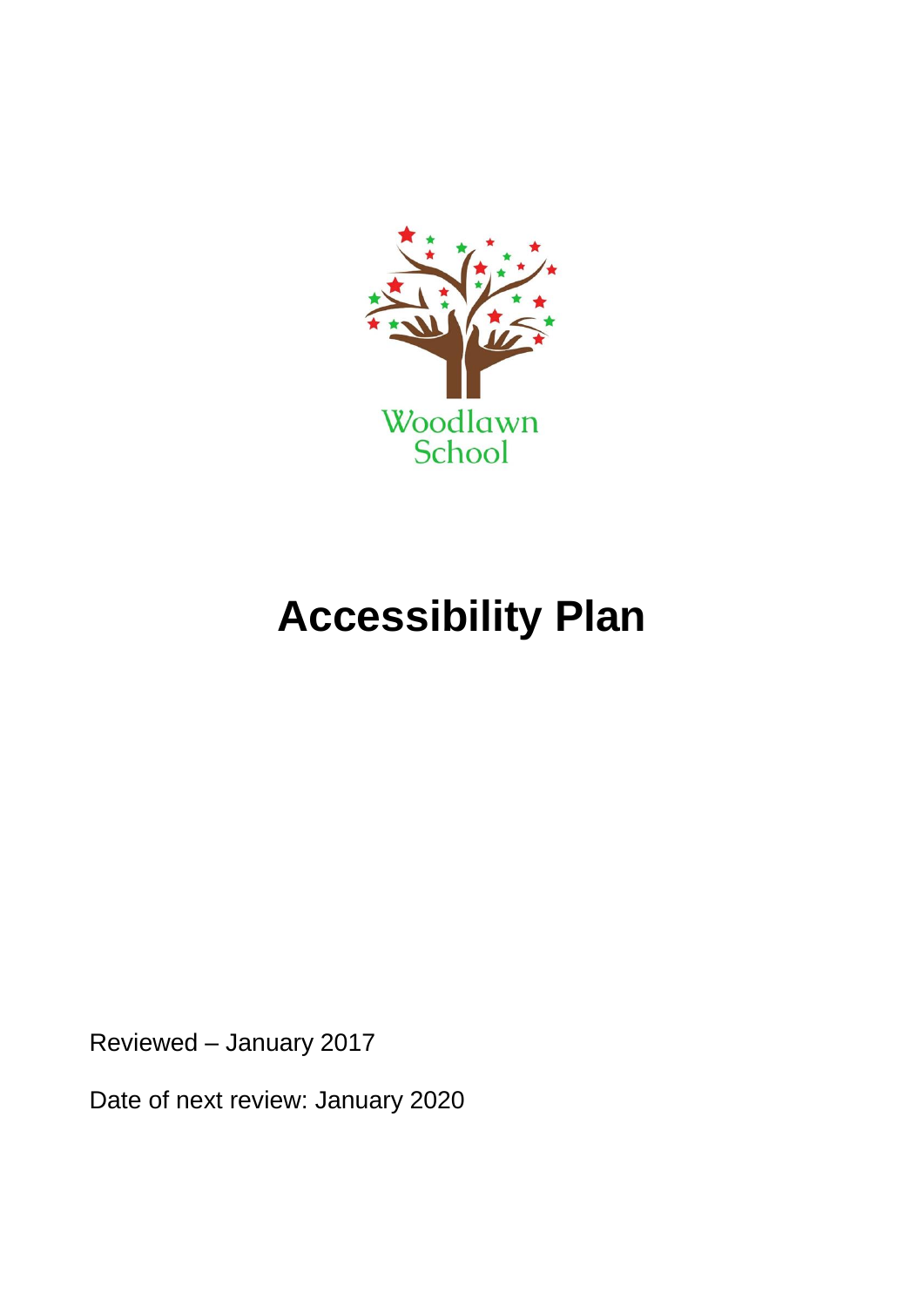## **1. Aims of the Plan**

- To create opportunities for every child to develop and learn
- To release potential in people to make the most of themselves
- To achieve excellence in standards of education & skill for all children
- To ensure the building and premises are accessible to all users, including pupils, parents/carers and visitors.
- To link with the Single Equality Scheme Action Plan in order to have due regard to the duties from the Equality Act as follows;
	- o Eliminate unlawful discrimination, harassment and victimization;
	- o Advance equality of opportunity between different groups; and
	- o Foster good relations between different groups.

# **2. Introduction**

This plan is drawn up in accordance with the duties in the Equality Act 2010, as amended by the SEN and Disability Act 2001 (SENDA). It draws on the guidance set out in "Accessible Schools: Planning to increase access to schools for disabled pupils", issued by DfE.

## **3. Definition of Disability**

Disability is defined by the Equality Act 2010 as:

"A person has a disability if he or she has a physical or mental impairment that has a 'substantial' and 'long-term' negative effect on his or her ability to do normal day to day activities".

## **4. Key Objective**

To reduce and eliminate barriers of access to the curriculum, and to enable full participation in the school community for pupils, prospective pupils and our adult users with a disability.

## **5. Principles**

- 1. Compliance with the Equality Act is consistent with the school's Single Equality Scheme and Action Plan, and the operation of the school's SEN policy;
- 2. The school recognises its duties under the Equality Act (as amended by the SENDA):
	- Eliminate unlawful discrimination, harassment and victimization;
	- Advance equality of opportunity between different groups; and
	- Foster good relations between different groups.
	- not to discriminate against disabled pupils in their admissions and exclusions, and provision of education and associated services
	- not to treat disabled pupils less favourably
	- to take reasonable steps to avoid putting disabled pupils at a substantial disadvantage
	- to publish an Accessibility Plan.
- 3. In performing their duties, governors and staff will have regard to the Technical Guidance on the Public Sector Equality Duty written by the Equality & Human Rights Commission.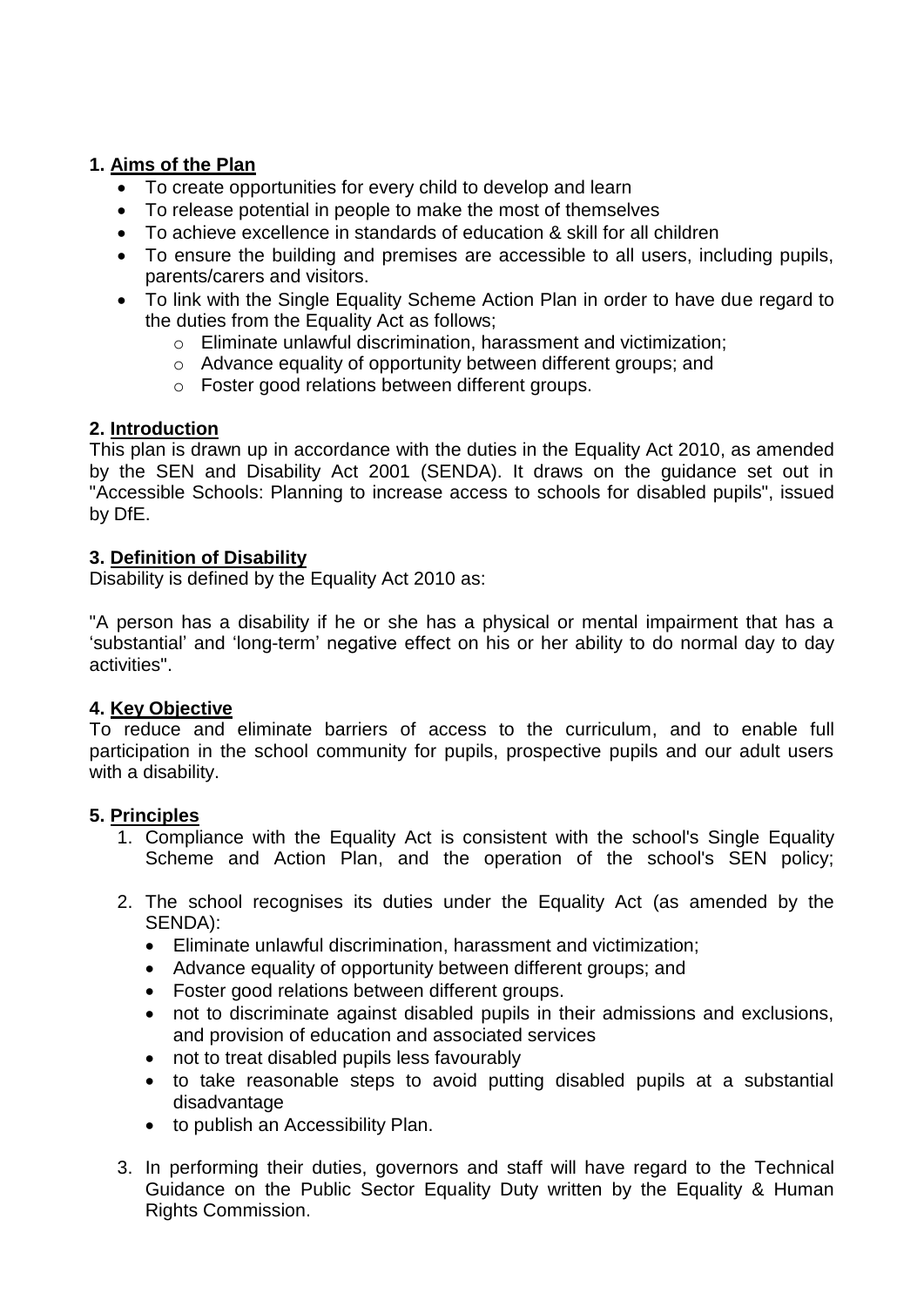- 4. In performing their duties, governors and staff will have regard to the Special Educational Needs and Disability regulations 2014.
- 5. The school recognises and values parents' knowledge of their child's disability and its effect on his/her ability to do normal activities, and respects the parents' and child's right to confidentiality.
- 6. Schedule 10 (Accessibility for Disabled Pupils ) of the Equality Act also requires schools to;
	- Increase the extent to which disabled pupils can participate in school curriculum
	- Improving the physical environment of the schools for the purpose of increasing the extent to which disabled pupils are able to take advantage of education and benefits, facilities or services, provided or offered by the school,
	- Improving the delivery to disabled pupils of information which is readily accessible to pupils which are not disabled.
- 7. The school provides all pupils with a broad and balanced curriculum, differentiated and adjusted to meet the needs of individual pupils and their preferred learning styles; and endorses the key principles in the National Curriculum framework, which underpin the development of a more inclusive curriculum:
	- setting suitable learning challenges
	- responding to pupils' diverse learning needs
	- overcoming potential barriers to learning and assessment for individual and groups of pupils.

#### **6. About our School**

Woodlawn School's building was opened in the 1960's. Our accessibility requirements were checked in 2014 by the Occupational H&S team audit and 2015 by a Fire Regulations audit.

- Woodlawn School is a special school with 100 pupils on roll & 65 staff.
- Although not purpose built Woodlawn School has :
	- o Ramps to access and exit the building
	- o There are disabled WCs
	- o There is a hydrotherapy pool and changing facilities
	- o Disabled bays are directly outside the school
	- o All floor coverings are carpet or non-slip vinyl
	- $\circ$  There are 3 play grounds all level access
	- o The school has a sensory room and a sensory garden
- Facilities for pupils and visitors are all ground floor level. There is staff room on the first floor by means of a stair case.
- There is no lift.
- Outside learning environment is currently under consideration for improvement
- The full site has undergone a decoration programme since 2015.
- All toilet and changing room facilities have been refurbished since 2014.
- A new L1 fire system was installed in 2015.
- The evacuation plans are reviewed on an annual basis.